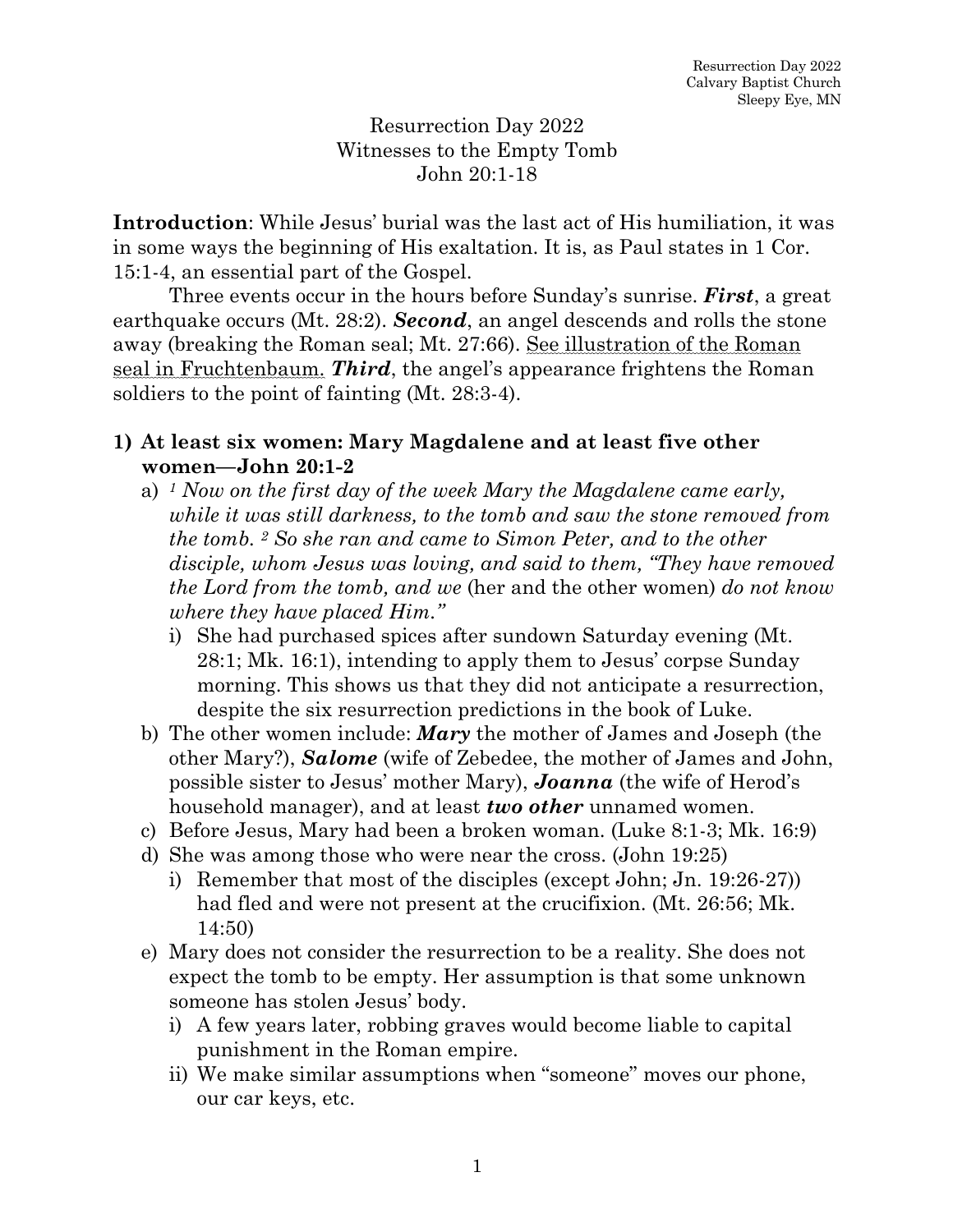f) The point: Mary turns from curiosity to despair due to her imagination.

# **2) Two men: Peter and John—20:3-10**

- a) **Peter and John's immediate response—20:3-5** *<sup>3</sup> So Peter went out, and the other disciple* (John)*, and were going toward the tomb. 4 And the two were running together, but the other disciples ran ahead more quickly than Peter and came to the tomb first. 5 And he, having bent*  down to look, saw the linen wrappings lying there, but he did not enter *in.*
	- i) John wins the footrace but chooses not to enter the tomb. (20:2-5)
		- (1) Bending over to look in is required because most grave openings were only about 3 feet high. See picture of tomb door.
		- (2)Perhaps out of respect, timidity, deference to Peter, or maybe fear of becoming unclean.
- b) **Peter and John's different responses—20:6-10** *<sup>6</sup> Then Simon Peter came, following him, and entered into the tomb, and he saw the linen wrappings lying there, 7 and the face cloth, which had been around his head, not lying with the linen wrappings, but folded in a place by itself. <sup>8</sup> So at that time, the other disciple, who had come to the tomb first, entered and saw and trusted. 9 (For they did not yet understand the Scripture, that it was necessary for Him to rise from the dead.) 10 Then the disciples departed again to their own homes*.
	- i) See picture of tomb interior.
	- ii) The orderly arrangement of the burial items indicates a resurrection, not robbery as Mary initially assumed. (20:6-7)
		- (1) It is unlikely a thief would undress the corpse before stealing it or leave 75-100 pounds of expensive spices (John 19:39-40) behind.
		- (2) BTW, this description proves that the Shroud of Turin is not the shroud of Jesus.
	- iii) John is apparently the first disciple to believe [aor. act. ind.  $\pi\sigma\tau\epsilon\dot{\omega}$ ] in the resurrection. (20:8)
		- (1)Peter, however, leaves the empty tomb still wondering. (Luke 24:12)
		- (2) Note how two believers can witness the same event and process the same information at different speeds.
	- iv) These two witnesses would provide adequate support under Jewish Law. (Dt. 17:6; 19:15)

v) Their understanding of the OT Scriptures was not complete. (20:9)

c) The point: John turns from curiosity to genuine faith.

### **3) One woman: Mary Magdalene—John 20:11-18**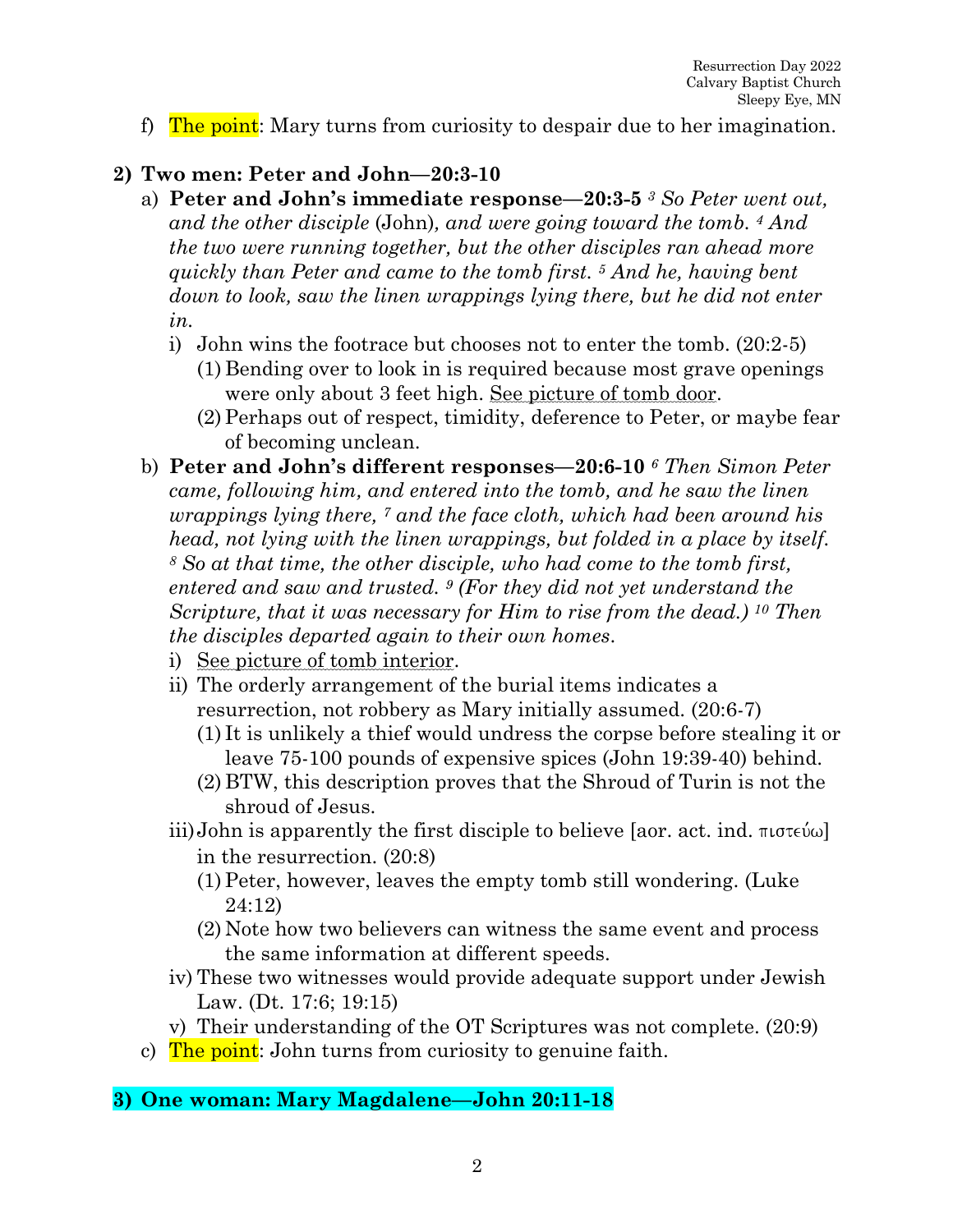- a) **Mary's interaction with angels—20:11-13** *<sup>11</sup> But Mary stood near the tomb weeping outside, and so, as she was weeping, she bent down to look into the tomb, 12 and she saw two angels in white sitting, one at the head and the other at the feet, where the body of Jesus had been lying. 13 And they said to her, "Woman, why are you weeping?" She said to them, "Because they have taken away my Lord, and I do not know where they have put Him."*
	- i) The angels now appear as young men. (Mk. 16:5)
	- ii) Mary's distressed response of intense weeping. (20:11-13a)
	- iii)Mary's imaginative response of assuming. (20:13b)
- b) **Mary's interaction with Jesus—20:14-17**
	- i) *<sup>14</sup> And having said these things, she turned around and saw Jesus standing, and did not know that it was Jesus. 15 Jesus said to her, "Woman* (Madam)*, why are you weeping? Whom are you seeking?" She, supposing that He was the gardener, said to him, "Sir, if you have carried Him away, tell me where you have put Him, and I will take him away."*
	- ii) *<sup>16</sup> Jesus said to her, "Mary." She turned and said to Him, "Rabboni," (which is to say, "*(My) *Teacher"). <sup>17</sup> Jesus said to her, "Do not hold on to Me, for I have not yet ascended to My Father. But proceed to My brothers and tell them, 'I am ascending to My Father and yourpl Father, and to My God and yourpl God.'"*
		- (1) No gardener would know her name.
		- (2) Jesus' voice is recognized; the recognition of His physical appearance is delayed.
		- (3) It is possible that Jesus' words refer to either:
			- (a) Jesus temporarily ascends to cleanse the heavenly sanctuaries. (cf. Heb. 9:11-28)
			- (b) Jesus doesn't want Mary to cling to Him but permits the other ladies to touch Him later that morning. (cf. Mt. 28:9-10)
	- iii)Her immediate response of ignorance. (20:13)
	- iv) Her subsequent response of imagination. (20:15)
	- v) Her delayed response of submissive faith. (20:16)
- c) **Mary's interaction with The Eleven—20:18** *<sup>18</sup> Mary the Magdalene came, while announcing to the disciples that she had seen the Lord and He had spoken these things to her*.
	- i) Mary is the first disciple to see the risen Lord!
	- ii) Her response is now rooted in obedient faith.
- d) The point: What progress for Mary!